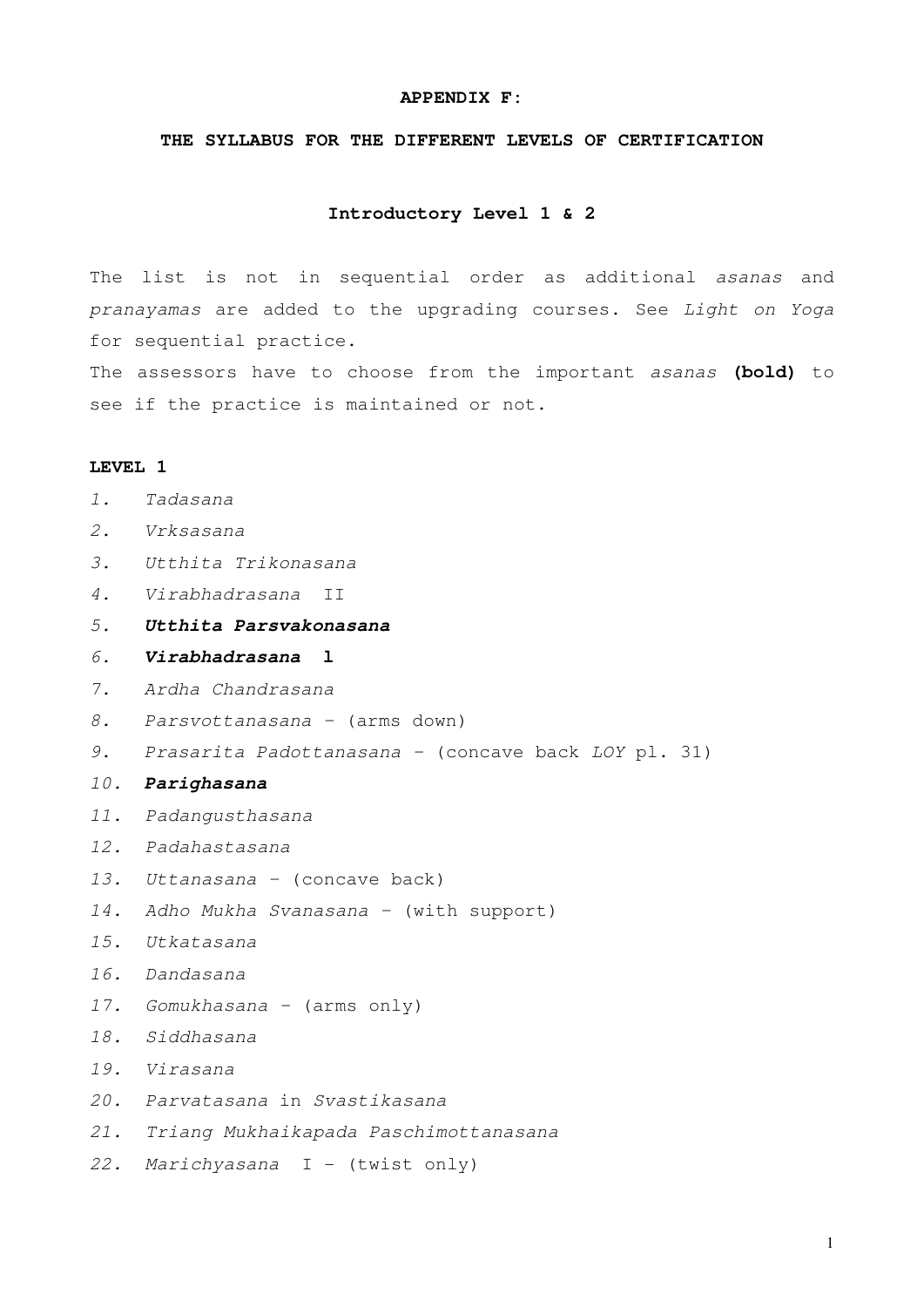- 24. **Salamba Sarvangasana I**
- 25. **Halasana**  (legs on stool)
- 26. Karnapidasana
- 27. Supta Konasana
- 28. Chatushpadasana See LOY pl. 258 and, Yoga: A Gem for Women pl. 102. This asana is similar in form to Setubandha Sarvangasana with the hands holding the ankles.
- 29. Setubandha Sarvangasana (on a brick)
- 30. Urdhva Prasarita Padasana (90°)
- 31. Bharadvajasana I (turning, without holding the upper arm)
- $32.$  Savasana (on bolster with eye band observing the normal in breath and out breath)

# PRANAYAMA :

- 33. Ujjayi (stage I & II)
- 34. Viloma (stage I & II)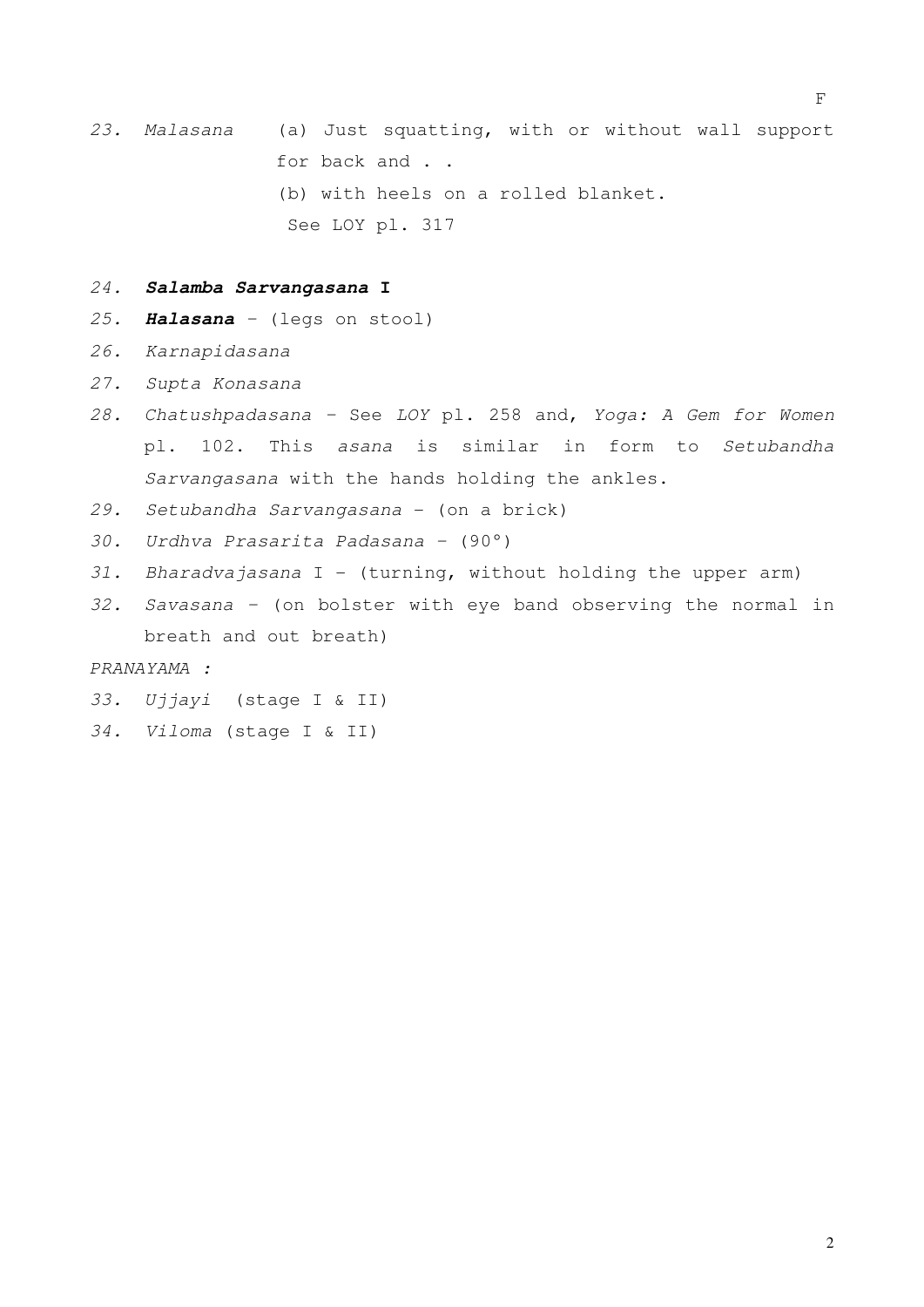- 1. Garudasana
- 2. Parivrtta Trikonasana
- 3. Parivrtta Parsvakonasana
- 4. Parivrtta Ardha Chandrasana (See Art of Yoga pl. 13)
- 5. Virabhadrasana III
- 6. Utthita Hasta Padangusthasana I (front leg)
- 7. **Adho Mukha Svanasana -** (support)
- 8. **Parsvottanasana I** (final)
- 9. **Prasarita Padottanasana I**  (final)
- 10. **Uttanasana**  (final)
- 11. **Urdhva Mukha Svanasana**
- 12. **Chaturanga Dandasana**
- 13. Bhujangasana I
- 14. Dhanurasana
- 15. Salabhasana & Makarasana
- 16. **Ustrasana**
- 17. Paripµrna Navasana
- 18. Ardha Navasana
- 19. Supta Virasana (with and without support)
- $20.$  Baddhakonasana (give margin if difficult)
- 21. Supta Baddhakonasana
- 22. Upavisthakonasana (sitting straight)
- 23. Janu Sirsasana
- $24.$  Marichyasana I (Bend forward with hands entwined)
- 25. Paschimottanasana (Ugrasana/Brahmacharyasana)
- 26. **Salamba Sirsasana**  (against a wall and rope)
- 27. Salamba Sarvangasana I
- 28. Halasana (toes on floor)
- 29. Eka Pada Sarvangasana
- 30. Parsvaika Pada Sarvangasana (as far as possible)
- 31. Parsva Halasana
- 32. **Setu Bandha Sarvangasana** (Uttana Mayurasana with support i.e., feet on wall, brick or stool)
- 33. Supta Padangusthasana I & II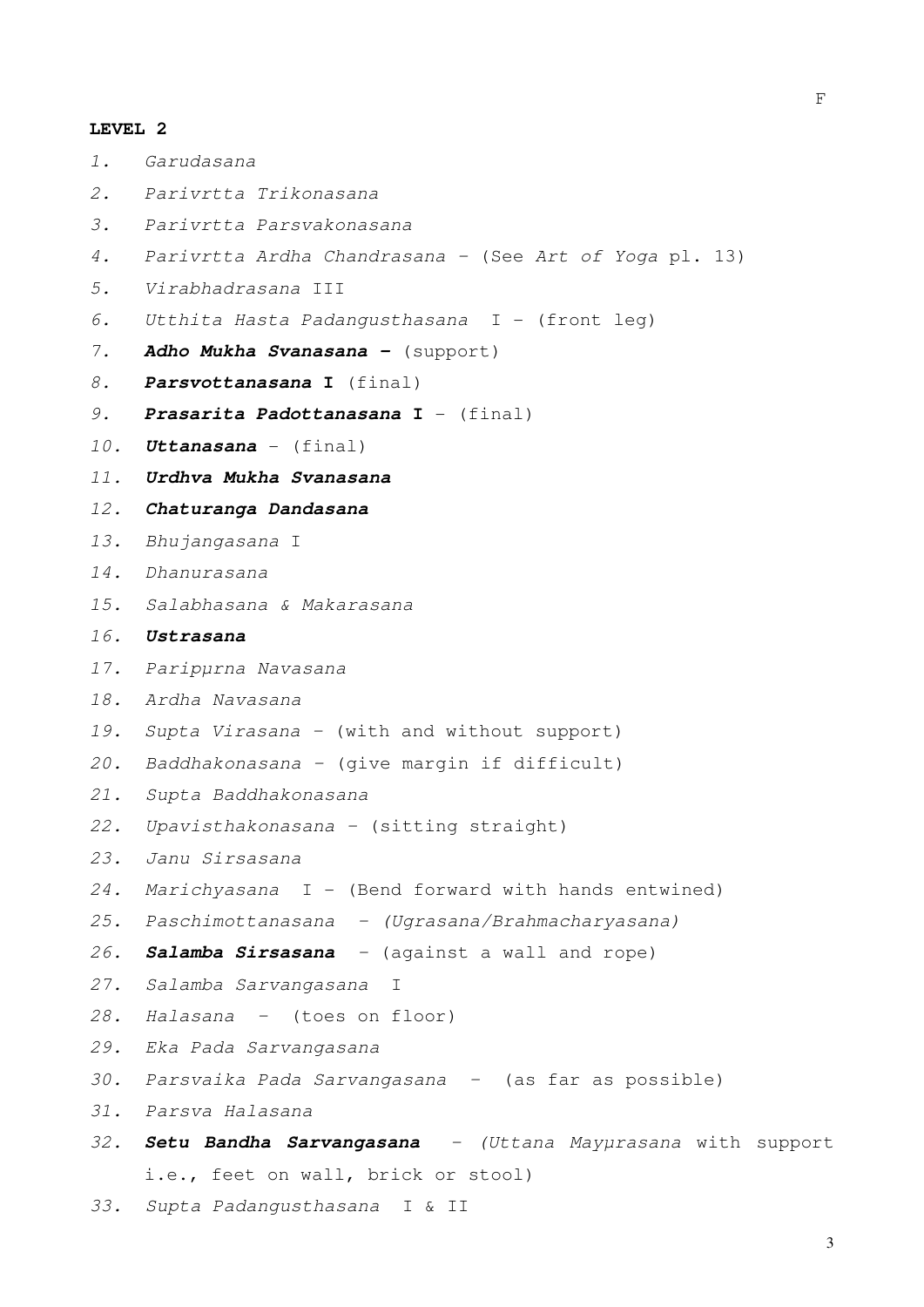- 34. **Bharadvajasana I**  (final)
- 35. **Bharadvajasana II**
- 36. Malasana (heels down, facing the wall/column to hold see also LOY pl. 317)
- 37. Marichyasana III (twist opposite bent-elbow over the bent knee - See LOY pl. 301)
- $38.$  Ardha Matsyendrasana I (preparatory learning to sit on the foot, wall/foot support - See LOY pl. 307-308)
- 39. Urdhva Dhanurasana  $I (from chair or stood)$
- 40. Dwi Pada Viparita Dandasana (on a chair legs parallel to the floor)
- 41. Savasana (eye band; normal in breath and deep out breath)

PRANAYAMA :

- 42. Ujjayi (stages III to IV)
- 43. Viloma (stage III)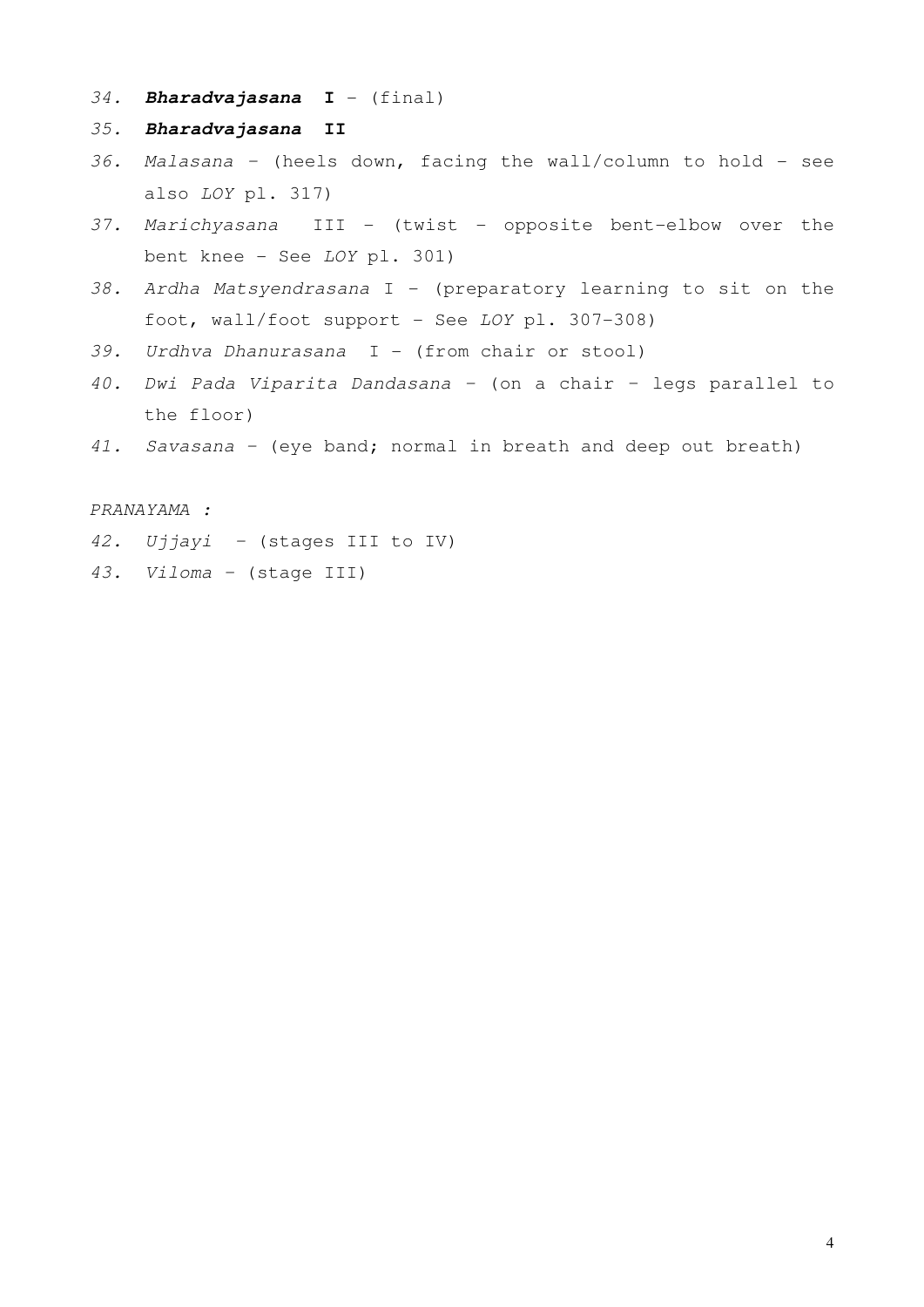#### **Intermediate Junior Course - levels 1, 2 & 3**

The list is not in sequential order as additional asanas and pranayamas are added to the upgrading courses. See Light on Yoga for sequential practice.

The assessors have to choose from the important asanas **(in bold)** of this and previous certificates to see if the practice is maintained or not.

- 1. **Utthita Parsva Hasta Padangusthasana** (with and without support)
- 2. Urdhva Prasarita Ekapadasana
- 3. Prasarita Padottanasana II
- 4. Gomukasana (final)
- 5. Parsva Dhanurasana
- 6. Lolasana
- 7. Paryankasana
- 8. **Bhekasana**
- 9. Svastikasana and Supta Svastikasana (for position of legs see LOP pl. 5)
- 10. Maha Mudra
- 11. Ardha Baddha Padma Paschimottanasana (both hands holding foot in front see Yoga a Gem for Women)
- 12. Ubhaya Padangusthasana
- 13. Purvottanasana
- 14. Sirsasana I (independent)
- 15. Salamba Sarvangasana I
- 16. Salamba Sarvangasana II
- 17. Eka Pada Sarvangasana (top leg perpendicular to the floor & Halasana leg straight & left and right sides of the spine parallel)
- 18. Halasana (legs on floor)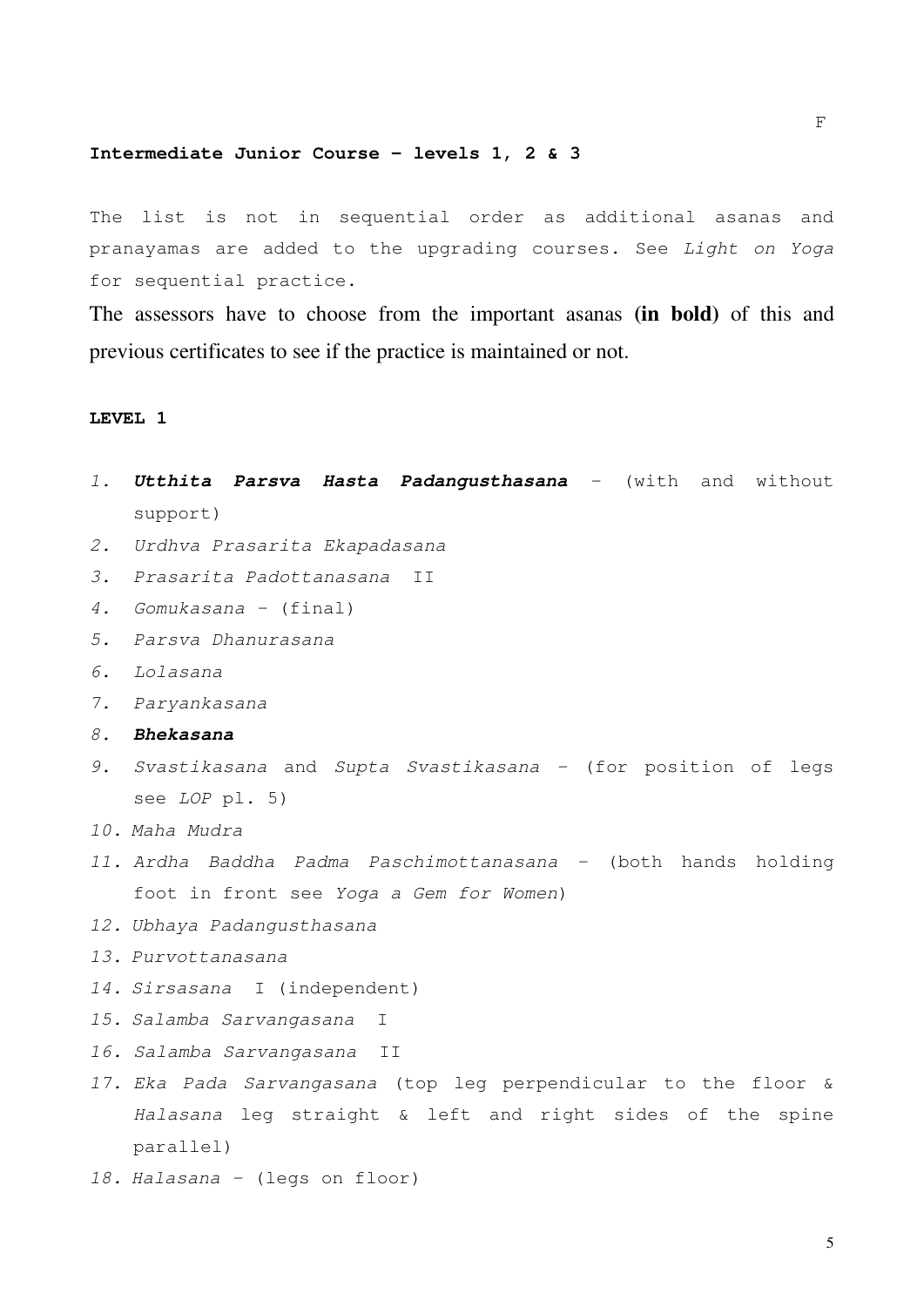- 19. Parsva Halasana (legs on floor)
	- 20. Setubandha Sarvangasana (final dropping from Sarvangasana)
	- 21. Urdhva Prasarita Padasana
	- 22. Ardha Matsyendrasana (arms straight, hold foot in Matsyendra shape, the other arm on the back - See  $LOY$  pl. 313, 314)
	- 23. Jathara Parivartasana (with legs bent)
	- 24. Eka Hasta Bhujasana
	- 25. **Pincha Mayurasana** (against wall)
	- $26.$  Adho Mukha Vrksasana (side palms, against wall)
	- 27. Urdhva Dhanurasana (from a chair)
	- 28. Dwi Pada Viparita Dandasana (supported with interlock of fingers behind the head)

29. Savasana

### **PRANAYAMA**

- 30. Ujjayi (stages V to VIII)
- 31. Viloma (stages IV and V)
- 32. Bhastrika (3 or 4 cycles, 5 to 6 stokes at a time. Stage I followed by Savasana)

(Note: Better Bhastrika is done first before other Pranayama in all levels)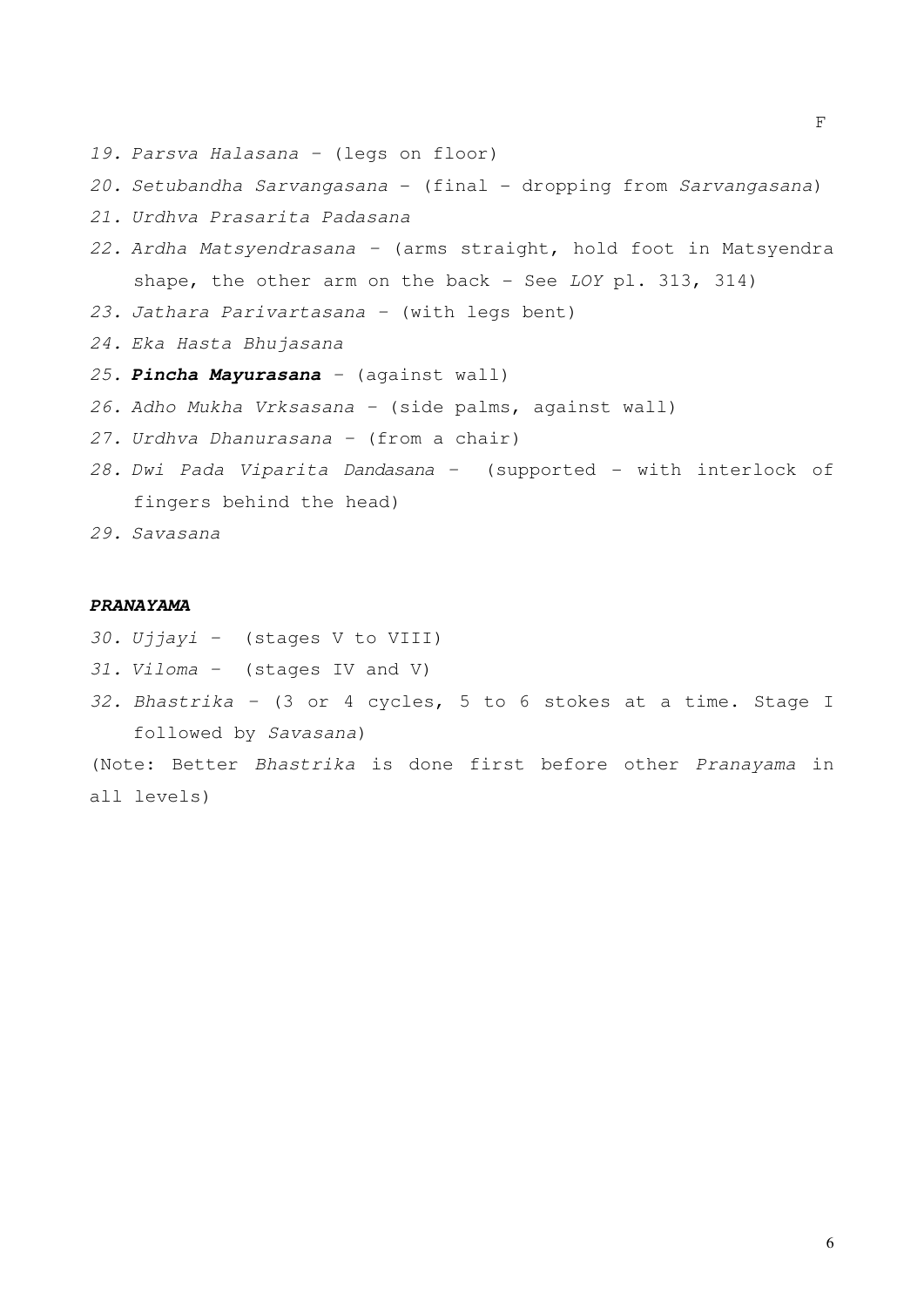- 1. Ardha Baddha Padmottanasana (both hands on floor)
- 2. Ardha Baddha Padma Paschimottanasana (holding from behind with help of belt)
- 3. **Padmasana**
- 4. Parvatasana in Padmasana
- 5. Tolasana
- 6. **Matsyasana**
- 7. **Akarna Dhanurasana I** (LOY pl. 173)
- 8. **Parsva Sirsasana**
- 9. Eka Pada Sirsasana (LOY 208, 209)
- 10. Eka Pada Sarvangasana (toe touching the floor)
- 11. Supta Padangustasana I, II, & III
- 12. **Utthita Hasta Padangustasana** (independent front I & II hand holding the feet and final head to knee)
- 13. Dwi Hasta Bhujasana
- 14. Adho Mukha Svanasana (no support)
- 15. **Adho Mukha Vrksasana** (palms front)
- 16. Upavisthakonasana (final)
- 17. Malasana II (head down between the two legs  $LOY$  pl. 322)
- 18. Kurmasana (stage I ) (see LOY pl. 361 to 364, arms extended sideways)
- 19. Marichyasana III (final)
- 20. Urdhva Dhanurasana (from 2x bolsters)
- 21. Dwi Pada Viparita Dandasana (legs on the floor, with bent elbows hold the front legs of the chair)
- 22. Savasana

- 23. Ujjayi (stage IX and X)
- 24. Viloma (stage VI)
- 25. Bhastrika (stage II followed by Savasana)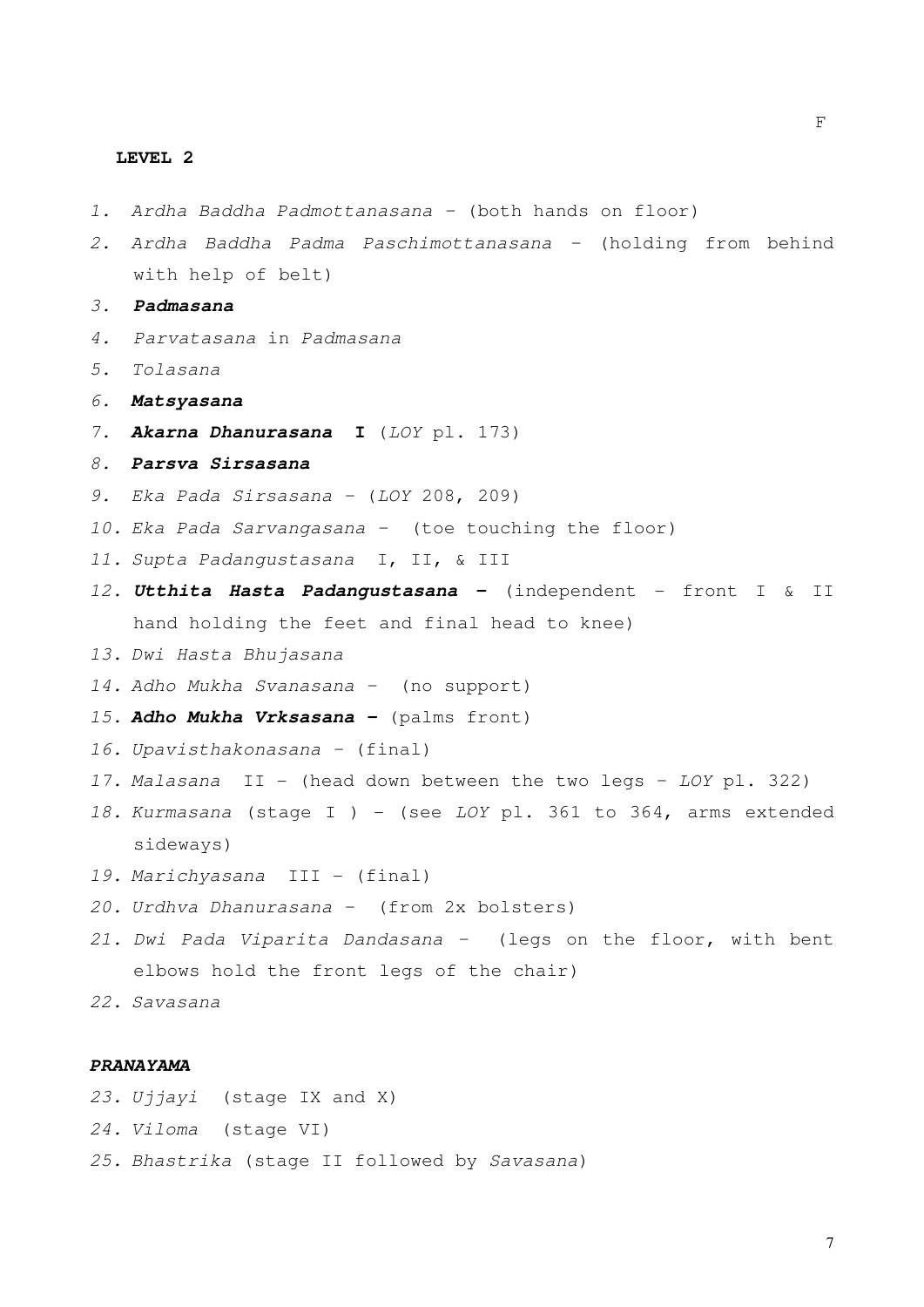- 1. Ardha Baddha Padmottanasana (classical asana)
- 2. Ardha Baddha Padma Paschimottanasana (classical asana)
- 3. Parsva Upavisthakonasana (LOY pl. 152)
- 4. Parivrtta Upavisthakonasana is similar to Parivrtta Janu Sirsasana, but the legs are in Upavistakonasana position)
- 5. **Parivrtta Janu Sirsasana**
- 6. **Parivrtta Paschimottanasana**
- 7. **Akarna Dhanurasana II** (See LOY pl. 175)
- 8. Marichyasana II (LOY pl. 145 147)
- 9. Salambha Sirsasana II
- 10. **Parivrttaikapada Sirsasana**
- 11. Parsvaikapada Sirsasana (final)
- 12. **Urdhva Padmasana in Sarvangasana** (if possible)
- 13. **Pindasana in Sarvangasana** (if Padmasana in Sarvangasana does not come in Intermediate Jr. 3, then at Intermediate Snr 1 it should be learnt for assessment, but in case it is still not possible then for Intermediate Snr II, it is a must.)
- 14. **Setu Bandha Sarvangasana** (and coming up to Sarvangasana).
- 15. **Jathara Parivartasana**  (with legs straight, as far down as possible)
- 16. Ardha Matsyendrasana I (arm straight and gripping the foot)
- 17. Parivrtta Utthita Hasta Padangusthasana (See Yoga: A Gem for Women, pl. 124)
- 18. **Bhujapidasana**
- 19. Adho Mukha Vrksasana (palms back (like Mayurasana) with hands apart and in distance of one and a half feet from the wall)
- 20. Pincha Mayurasana (palms downwards and then learn with palms upwards)
- 21. Malasana  $I -$  (arms around legs and back, See LOY pl. 319 & 320)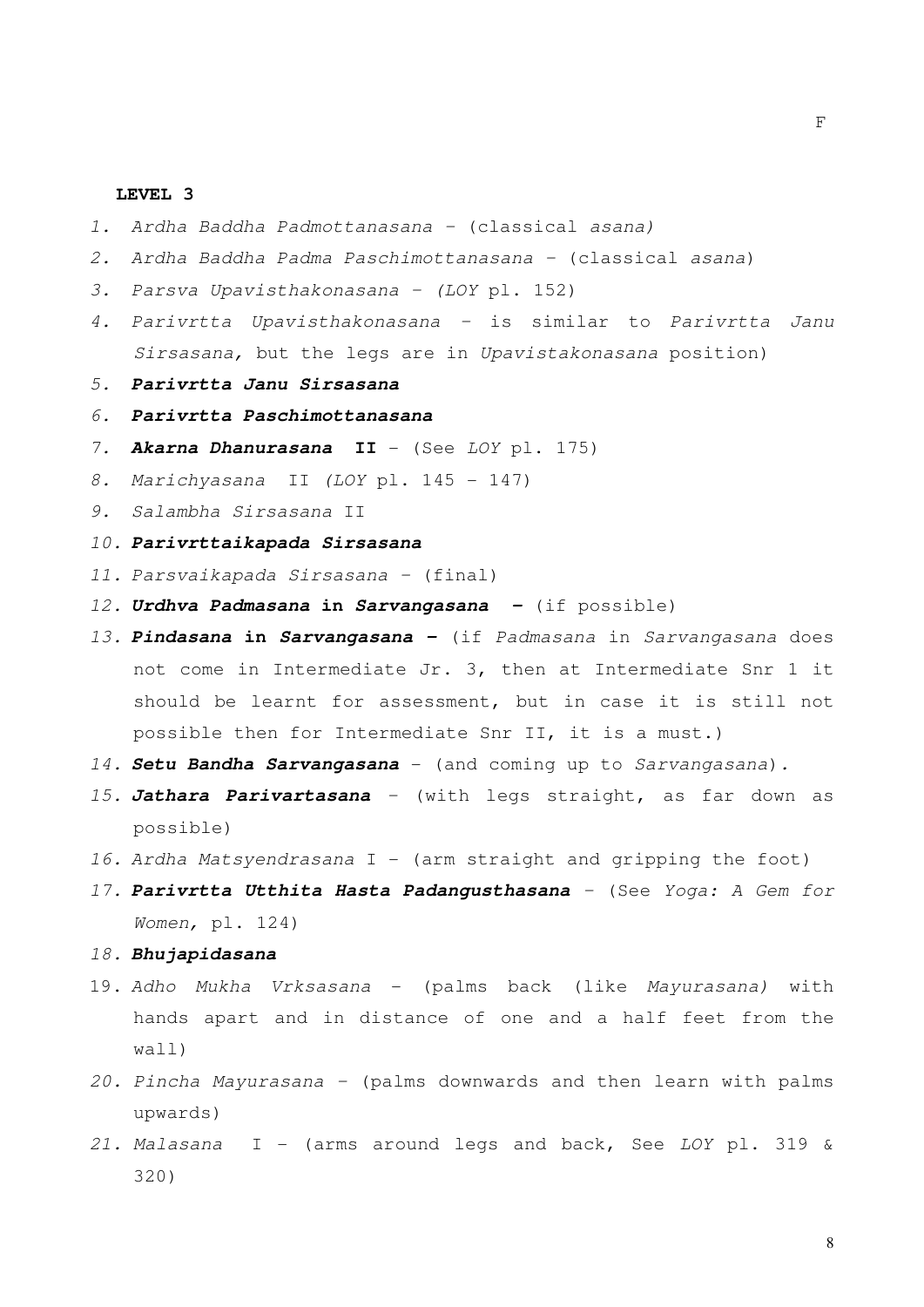22. **Kurmasana II** - (arms extended backwards, See LOY pl. 365)

23. Eka Pada Sirsasana (LOY pl. 208, 209)

- 24. **Urdhva Dhanurasana I** (straight from ground)
- 25. **Dwi Pada Viparita Dandasana** (elbows supported, feet on 1 ft high support (ie: viparita karani box, setubandha bench that does not shake) then independently - bent knees, feet on the floor.

# **PRANAYAMA**

26. Ujjayi - stage XI and stage XII - (to capacity without strain) 27. Viloma - (stages VII and VIII)

28. Bhastrika I & II together followed by Savasana

Note: If Padmasana cannot be performed in Junior Intermediate Certificate tests then in Senior Intermediate Certificate level 2 tests it is a must

- 1. Urdhva Padmasana in Sirsasana
- 2. Pindasana in Sirsasana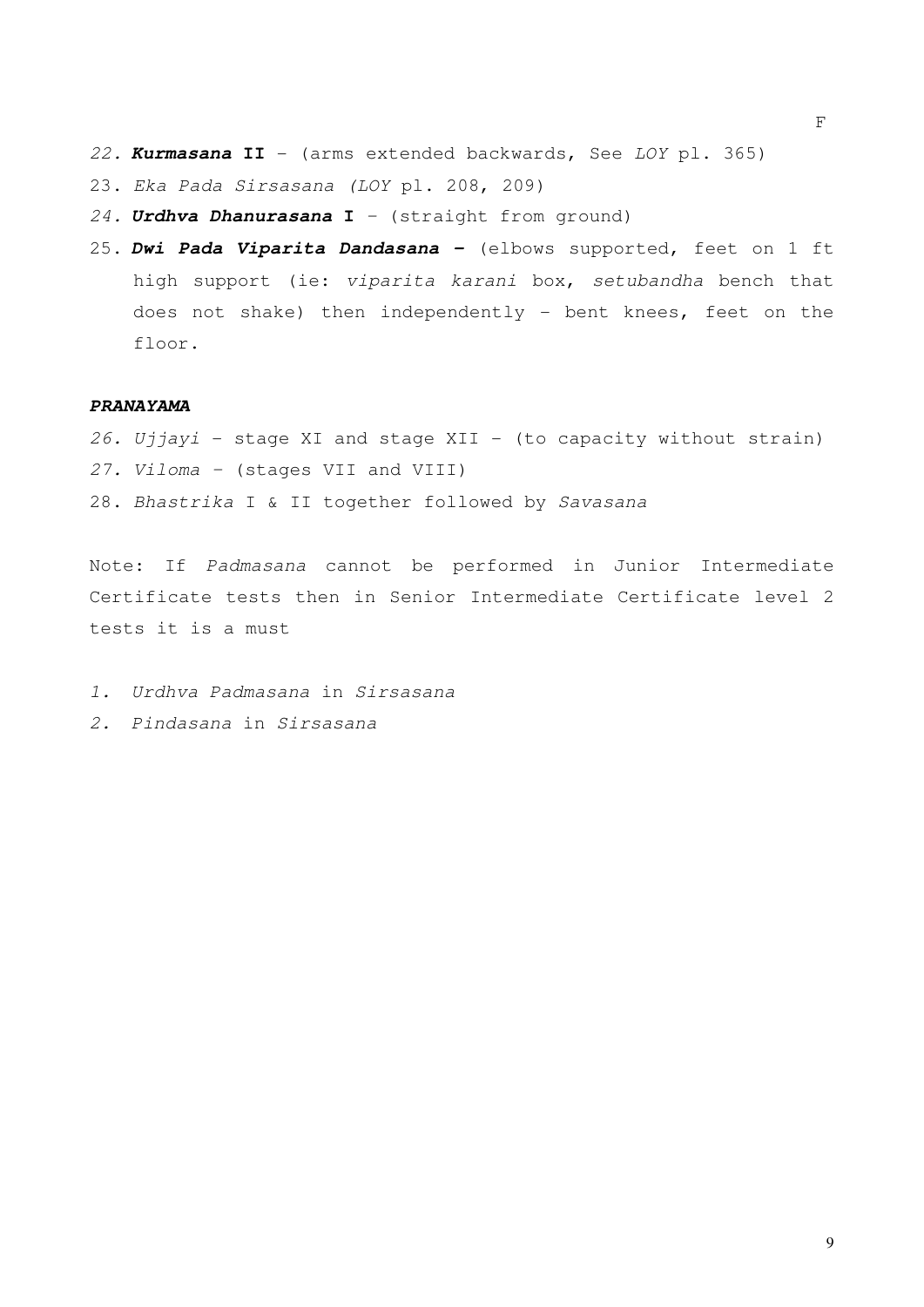#### **Intermediate Senior Course - Levels 1, 2 & 3**

F

The list is not in sequential order as additional asanas and pranayamas are added to the upgrading courses. See Light on Yoga for sequential practice.

The assessors have to choose from the important asanas **(in bold)**  of this and previous certificates to see if the practice is maintained or not.

#### **LEVEL 1**

- 1. Nakrasana
- 2. **Krounchasana**
- 3. Urdhva Mukha Paschimottanasana I
- 4. **Parsvaika Pada Sirsasana** (leg touching the floor)
- 5. **Niralamba Sarvangasana** I
- 6. Uttana Padasana
- 7. Jathara Parivartasana (final both legs straight)
- 8. Anantasana
- 9. **Malasana I** (grip as if you are garlanding your body LOY pl. 321)
- 10. Ardha Matseyndrasana I (final)
- 11. Baddha Hasta Sirsasana
- 12. **Eka Pada Sirsasana** (LOY pl. 371)
- 13. Supta Kurmasana
- 14. Bhujapidasana
- 15. **Bakasana**  (from the floor)
- 16. **Parsva Bakasana**  (from the floor)
- 17. Urdhva Dhanurasana I -(from the floor and with heels on floor)
- 18. Dwi Pada Viparita Dandasana (final)

## **PRANAYAMA**

19. Ujjayi VIII & IX - (mastered)

- 20. Viloma VII & VIII
- 21. Savasana

10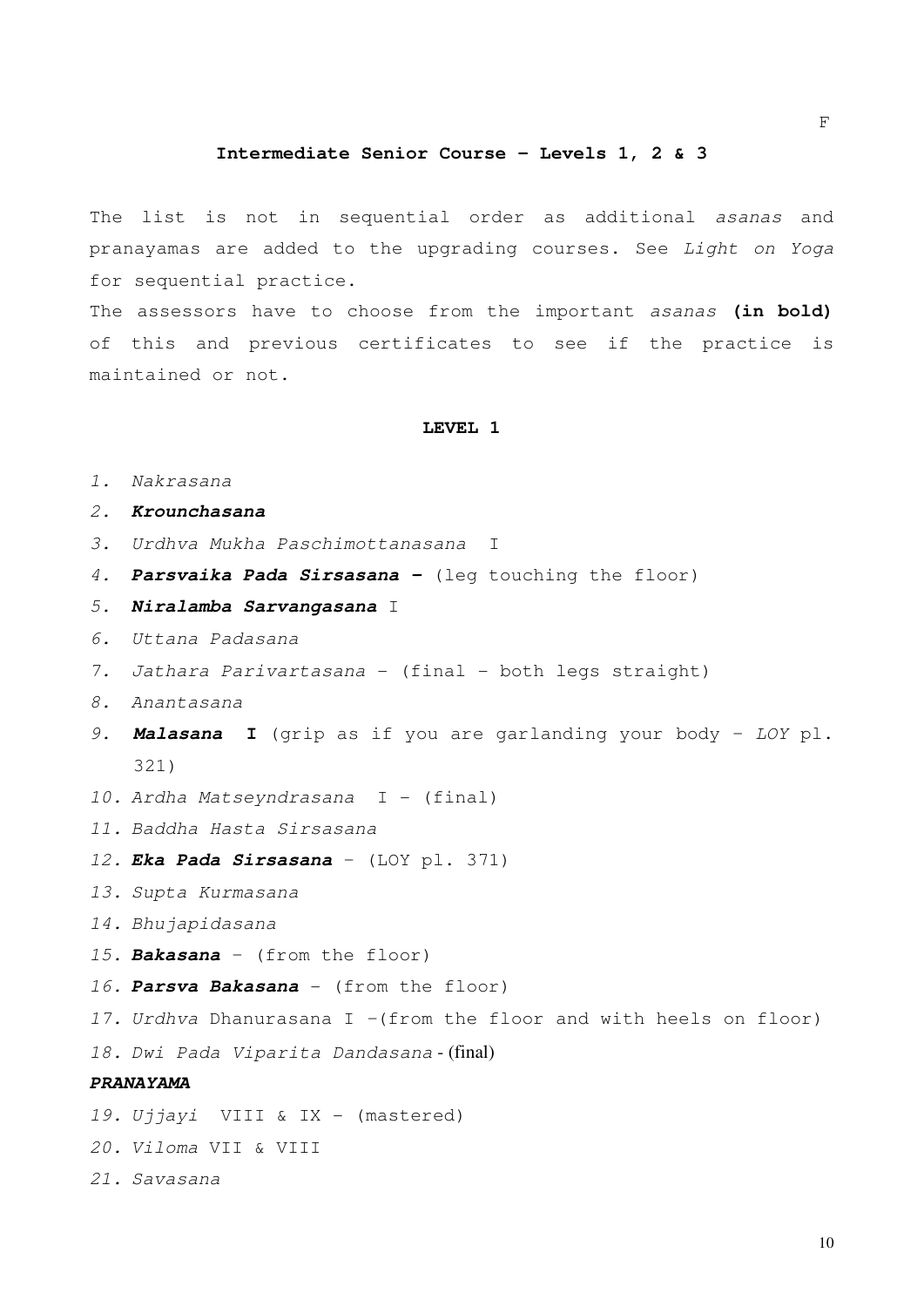- 1. Simhasana I & II
- 2. **Baddha Padmasana (if Padmasana has been achieved)**
- 3. Urdhva Mukha Paschimottanasana II
- 4. Urdhva Dandasana
- 5. **Urdhva Padmasana in Sirsasana**
- 6. **Pindasana in Sirsasana**
- 7. **Niralamba Sarvangasana II**
- 8. Eka Pada Setu Bandha Sarvangasana
- 9. Chakrasana
- 10. Pasasana
- 11. Skandasana
- 12. **Parsva Bakasana** (from the floor)
- 13. **Eka Pada Bakasana II**
- 14. Urdhva Dhanurasana II (coming up from the floor, legs straight)
- 15. **Dwi Pada Viparita Dandasana from Sirsasana**
- 16. Eka Pada Viparita Dandasana I

- 17. Ujjayi VIII controlled practice
- 18. Viloma IX
- 19. Anuloma Pranayama
- 20. Sanmukhi Mudra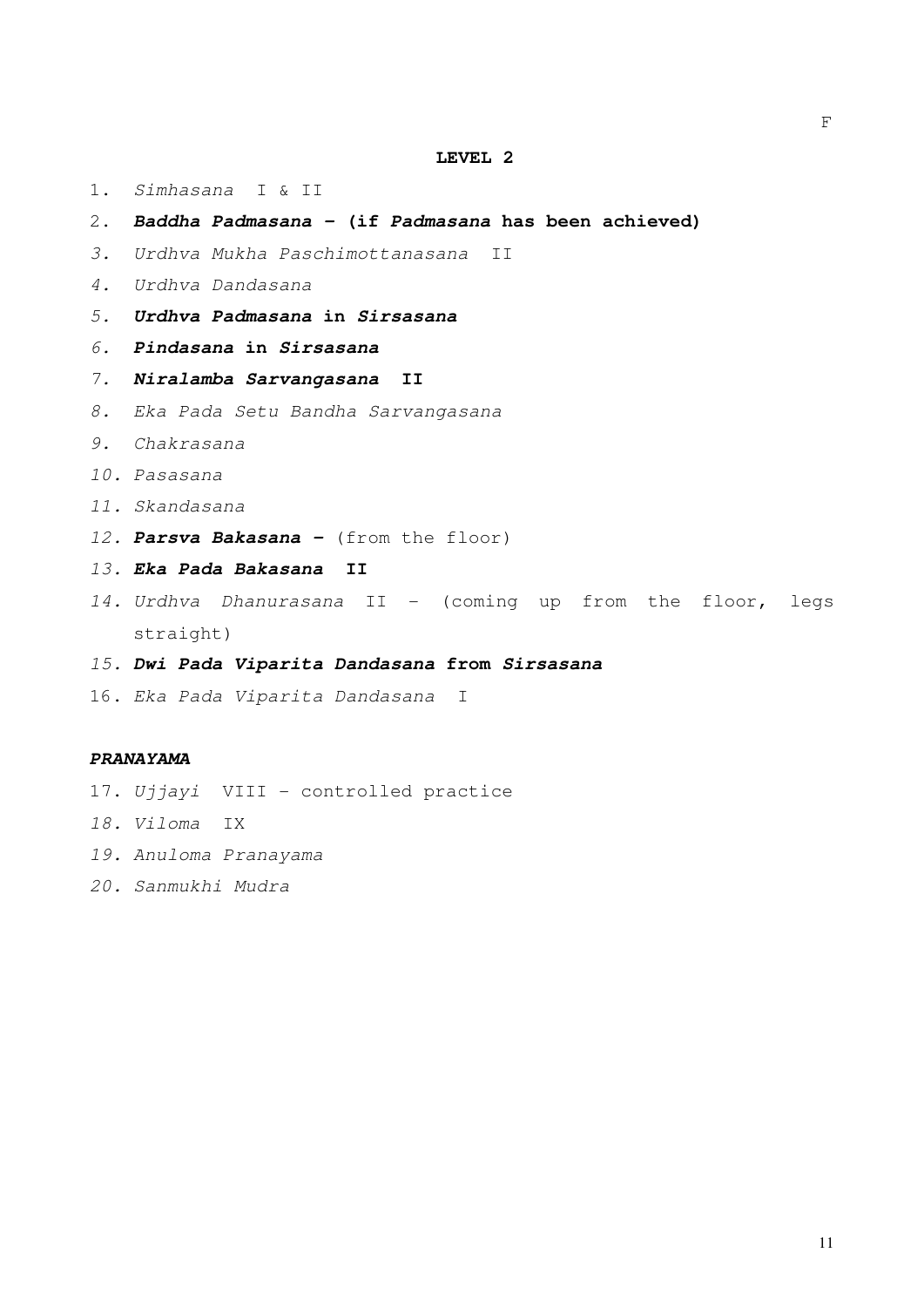- 1. **Vatayanasana**
- 2. **Baddha Padmasana -** (must be achieved)
- 3. **Yoga Mudrasana**
- 4. Kukutasana & Garbha Pindasana
- 5. Skandasana
- 6. Simhasana II
- 7. **Urdhva Kukkutasana** (attempt from Sirsasana, learn to place the arms and legs)
- 8. Salamba Sirsasana III
- 9. **Parivrttaika Pada in Sirsasana**
- 10. **Parsva Urdhva Padmasana in Sirsasana**
- 11. **Niralamba SarvaËgasana II**
- 12. **Parsva Pindasana in SarvaËgasana**
- 13. **Mayurasana**
- 14. **Astavakrasana**
- 15. **Tittibhasana**
- 16. **Urdhva Dhanurasana II (**from Tadasana, see LOY pl. 483 to 486)
- 17. Laghuvajrasana
- 18. **Kapotasana**
- 19. Ardha Matsyendrasana II (LOY pl. 330, 331)
- 20. Marichyasana IV
- 21. Bhairavasana
- 22. **Yoganidrasana**
- 23. Eka Pada Raja Kapotasana I

- 18. Ujjayi VIII (controlled practice)
- 19. Viloma VII
- 20. Pratiloma Pranayama
- 21. Viloma II in Savasana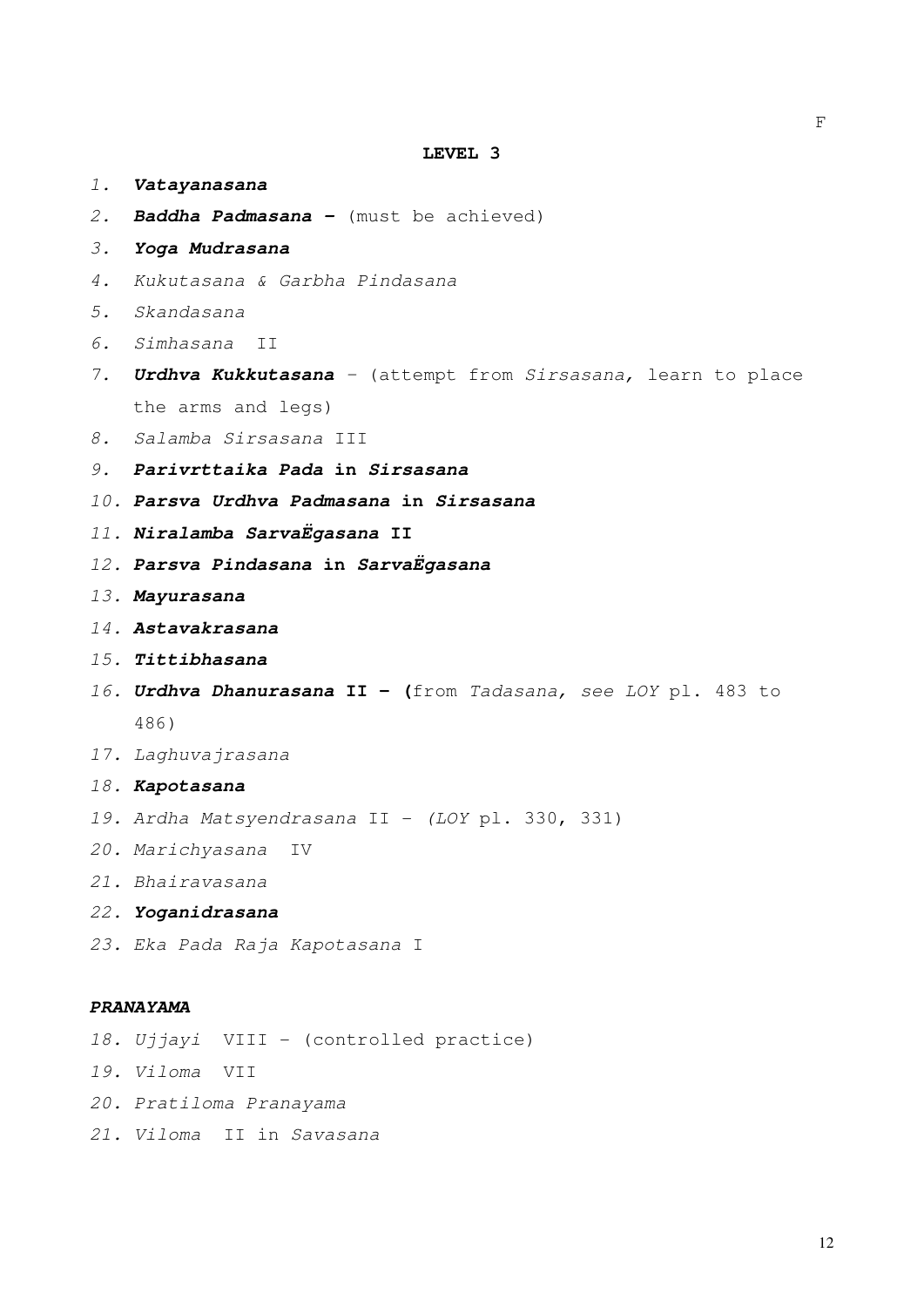#### **Advanced Junior Course - Level 1, 2 & 3**

The list is not in sequential order as additional asanas and pranayamas are added to the upgrading courses. See Light on Yoga for sequential practice.

The assessors have to choose from the important asanas **(in bold)**  of this and previous certificates to see if the practice is maintained or not.

#### **LEVEL 1**

- 1. Sirsasana II & III (LOY pl. 192 & 194,195)
- 2. **Mukta Hasta Sirsasana**
- 3. Parsva Sarvangasana
- 4. **Setu Bandhasana**
- 5. Viranchyasana II
- 6. **Bakasana and Parsva Bakasana from Sirsasana**
- 7. **Vasistasana**
- 8. **Visvamitrasana**
- 9. Eka Pada Bakasana II (from the floor)
- 10. **Eka Pada Galavasana**  (from Sirsasana)
- 11. **Galavasana**  (from Sirsasana)
- 12. **Eka Pada Koundinyasana I** (from Sirsasana)
- 13. Urdhva Dhanurasana II (from Tadasana coming up with no jerks but with rhythm.
- 14. Dwi Pada Viparita Dandasana from Sirsasana and back to Sirsasana
- 15. **Eka Pada Viparita Dandasana II** (with bent leg. Use a belt to grip the foot and lift the other leg)

16. **Kapotasana** 

17. Eka Pada Rajakapotasana II

- 18. Anuloma IIa & II b
- 19. Pratiloma II a & II b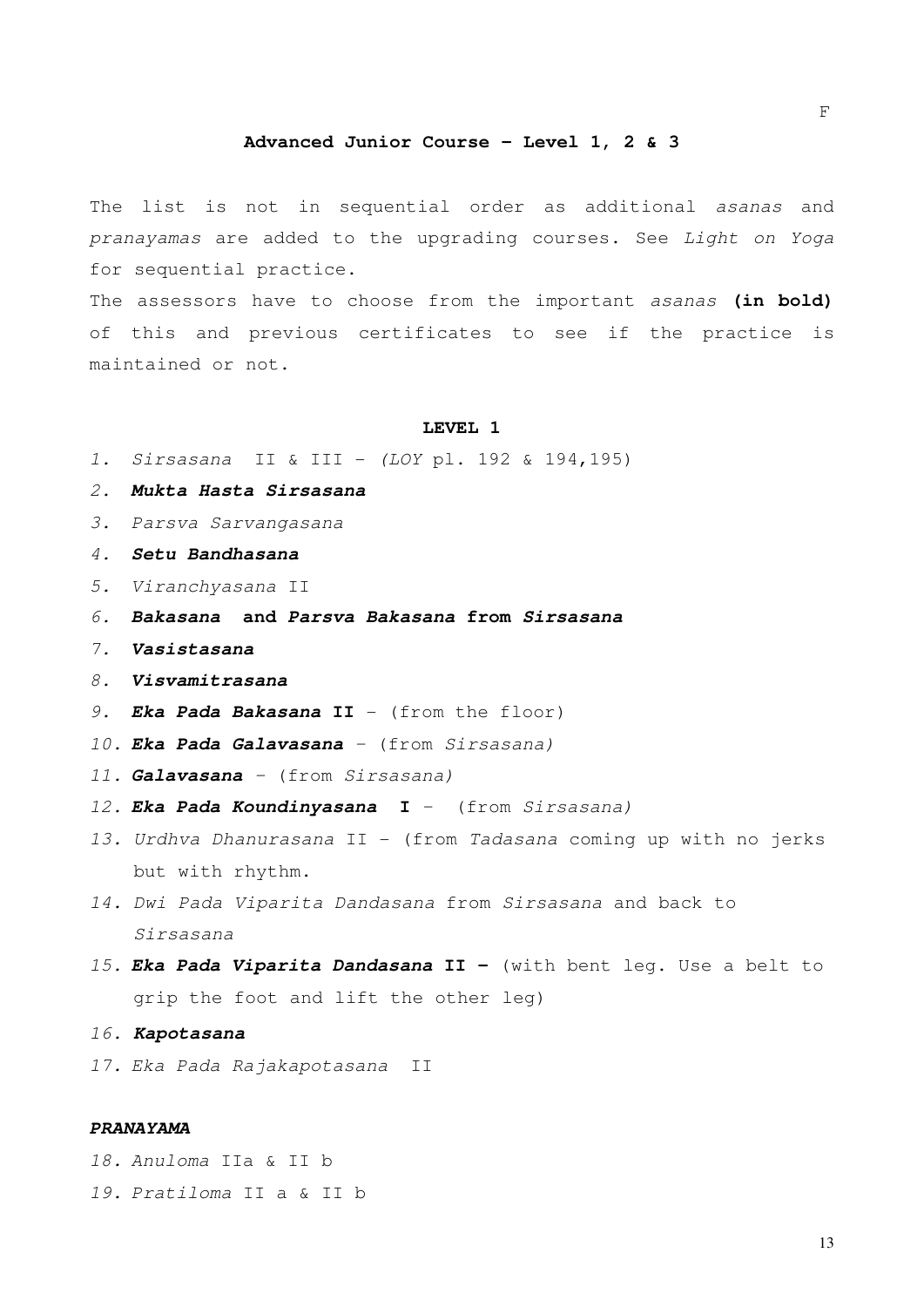- 1. Goraksasana
- 2. Viranchyasana I
- 3. **Supta Vajrasana**
- 4. Parsva Urdhva Padmasana in Sarvangasana
- 5. **Ardha Matsyendrasana III** (See LOY pl. 332, 333)
- 6. **Padma Mayurasana**
- 7. Hamsasana
- 8. Eka Pada Koundinyasana II (from Visvamitrasana)
- 9. Eka Pada Bakasana II (from Sirsasana)
- 10. **Urdhva Kukkutasana** (from Sirsasana)
- 11. Eka Pada Urdhva Dhanurasana
- 12. **Eka Pada Galavasana** (from Sirsasana)
- 13. **Mandalasana**
- 14. **Vamadevasana II**
- 15. **Chakorasana**
- 16. **Ruchikasana**
- 17. **Hanumanasana**

- 17. Surya Bhedana I & IIa
- 18. Chandra Bhedana Ia & Iib (see LOP)
- 19. Nadi Sodhana la & Ib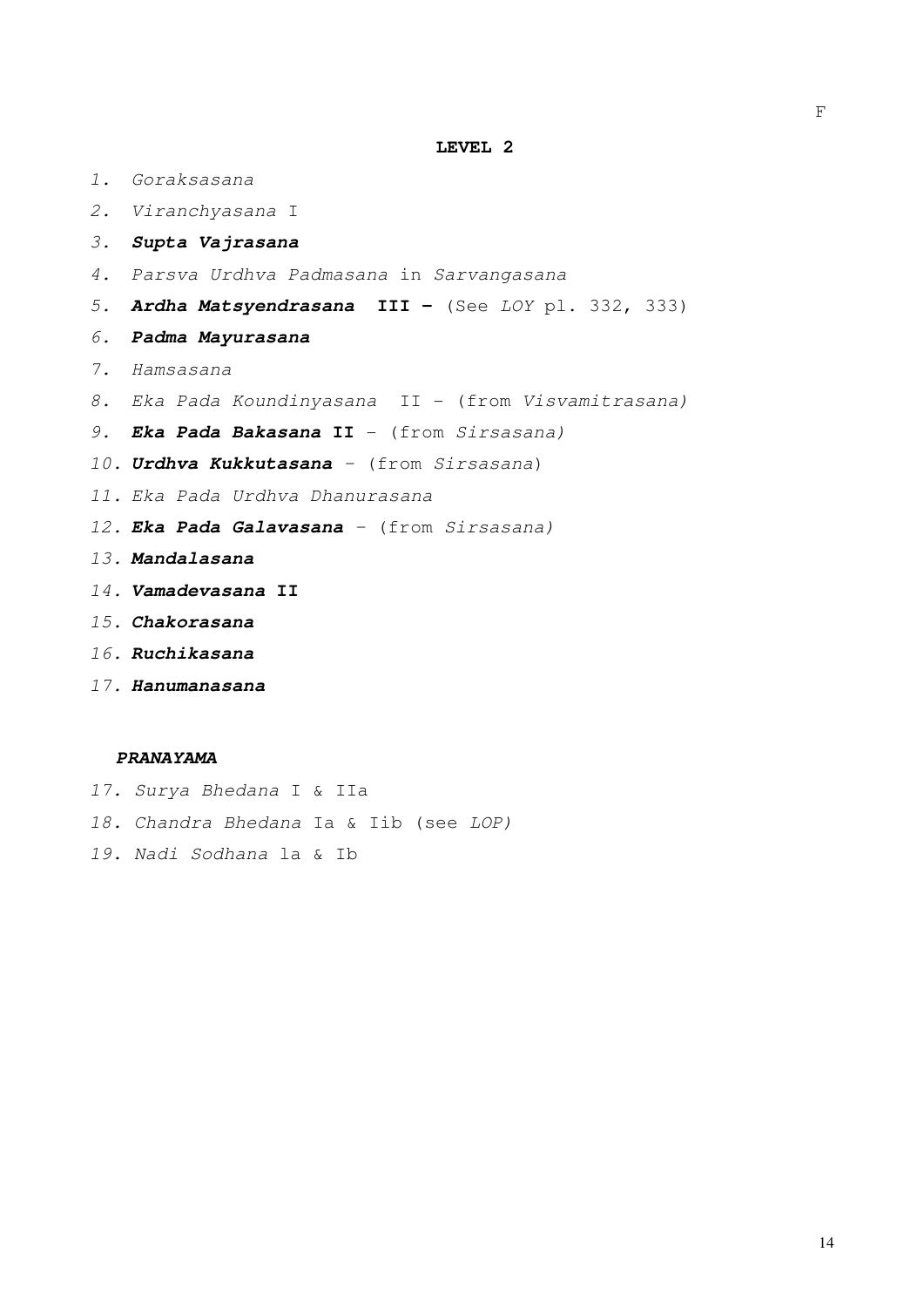- 1. **Eka Pada Koundinyasana I & II**  (from Sirsasana)
- 2. **Dwi Pada Koundinyasana**  (from Sirsasana)
- 3. **Eka Pada Bakasana I**  (from Sirsasana)
- 4. Mulabandhasana
- 5. **Supta Bhekasana** (Uttana) (See LOY pl. 457, 458)
- 6. **Yogadandasana** (learn to fix the arms only)
- 7. Urdhva Dhanurasana II (drop from Tadasana, and straight legs)
- 8. Eka Pada Viparita Dandasana II (LOY pl. 523)
- 9. **Chakra Bandhasana**
- 10. **Vrschikasana I**  (feet resting on a low stool)
- 11. **Eka Pada Rajakapotasana II & III**
- 12. Kasyapasana
- 13. **Durvasasana**

#### **PRANAYAMA**

- 14. Surya Bhedana (as in level II)
- 15. Chandra Bhedana (as in level II)
- 16. Nadi Sodhana (as in level II)

Note: Pranayama practice is an individual approach and depth is hard to measure. Touch and a right methodology has to be observed by the assessors.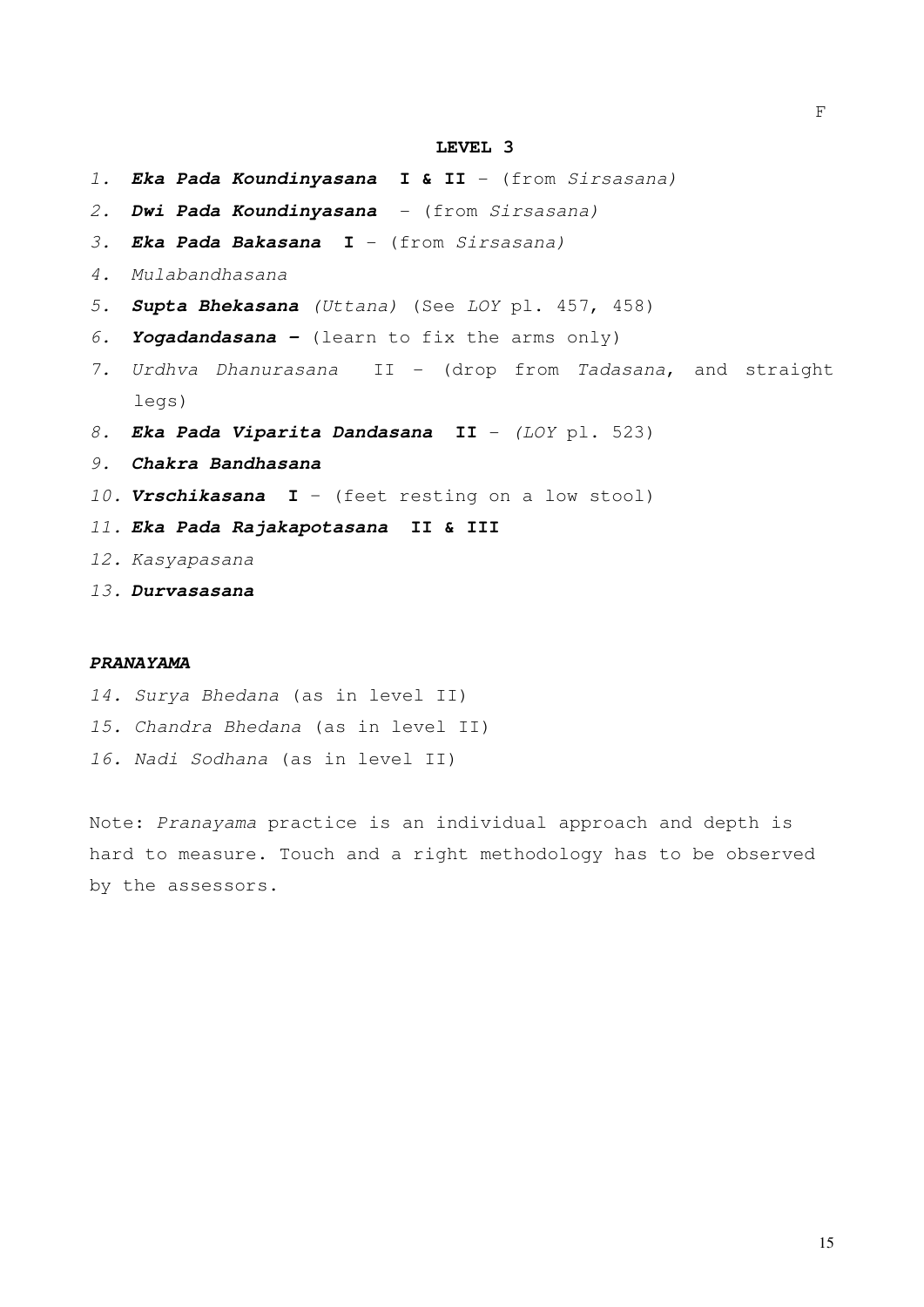## **Advanced Senior Certificate - Level 1 &2**

The list is not in sequential order as additional asanas and pranayamas are added to the upgrading courses. See Light on Yoga for sequential practice.

The assessors have to choose from the important asanas **(in bold)**  of this and previous certificates to see if the practice is maintained or not.

# **LEVEL 1**

- 1. **Uttana Padma Mayurasana**
- 2. **Sayanasana**
- 3. **Viranchyasana II**
- 4. Eka Pada Sirsasana and possible cycles with Ruchikasana
- 5. **Kapinjalasana**
- 6. **Parsva Kukkutasana**
- 7. Yogadandasana (entwine arms)
- 8. **Vamadevasana II**
- 9. **Samakonasana**
- 10. **Viparita Chakrasana in Urdhva Dhanurasana**
- 11. **Vrschikasana I**
- 12. **Eka Pada Rajakapotasana IV**
- 13. **Bhujangasana II**
- 14. Natarajasana

# **PRANAYAMA**

15. Nadi Sodhana Pranayama II a & b, III a & b

F